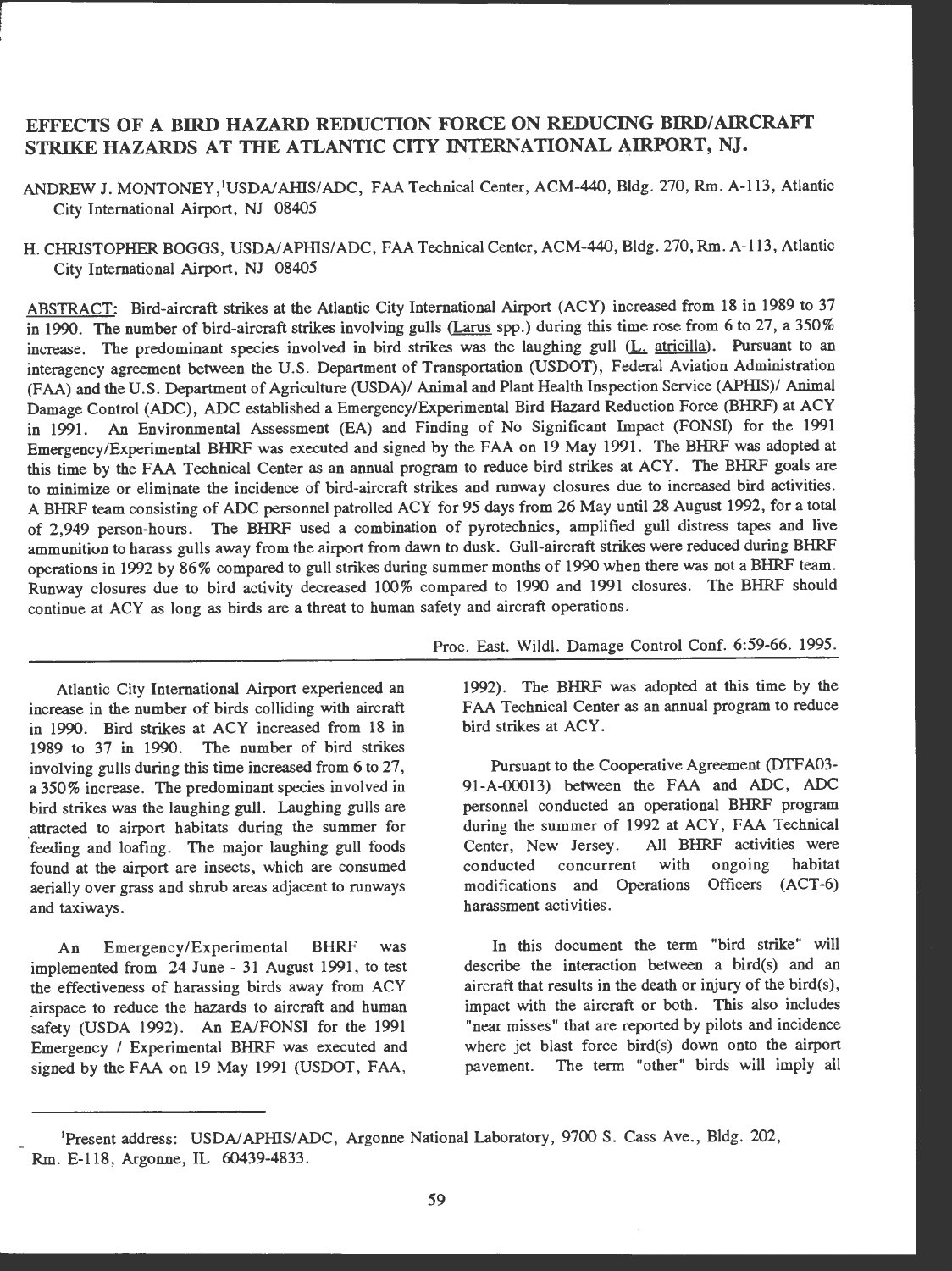species struck except gulls. Gull strikes are discussed separately because of their relative high strike frequency at ACY.

### **SCOPE**

The objective of the BHRF was to eliminate or reduce aviation safety hazards created by laughing gulls by minimizing or eliminating the incidence of bird-aircraft strikes. This document examines the methods and results of ADC's 1992 BHRF that operated at the FAA Technical Center, Atlantic County, New Jersey .

# **METHODS**

The BHRF at ACY consisted of 6 Biological Technician team members and l Wildlife Biologist supervisor from the USDA/APHIS/ADC program. All personnel were subpermitees under ACY's U.S. Fish and Wildlife Services Special Purpose and Depredation Permit, Number PRT-741107, which was cosigned by the State of New Jersey Department of Environmental Protection and Energy, Division of Fish, Game and Wildlife. Each BHRF member was thoroughly trained in bird species identification, harassment techniques , and firearm safety by a National Rifle Association certified ADC Wildlife Biologist. Airport Operations Staff trained BHRF personnel in airport safety, security and vehicular/pedestrian traffic procedures within in the Air Operations Area (AOA).

Bird harassment activities were conducted 7 days a week for a 13-week period, 26 May - 28 August 1992. Three two-person teams patrolled ACY on a rotating basis. The first team patrolled between 0530 and 1400 hours, the second patrolled between 0830 and 1700 hours, and the third patrolled between 1230 and 2100 hours.

Pyrotechnics and amplified recordings of bird distress calls were employed to direct hazardous birds out of and away from the airspace. Pyrotechnics used were screamer sirens and bird bangers shot from a hand-held pistol launcher and exploding shotgun cracker shells discharged from an experimental modified signal pistol. Recorded gull distress tapes were played through a loudspeaker system mounted on top of a BHRF truck to frighten laughing gulls. Recordings were played for 15 second intervals from a stationary vehicle so gulls would not identify the unnatural source of the sound and ignore it. Laughing

gull distress tapes were not available at this time; therefore, distress tapes of herring gulls  $(L.$  argentatus) and ring-billed gulls  $(L.$  delawarensis) were used.

When gulls became accustomed to the nonthreatening noise produced by the pyrotechnics and recorded distress calls, live ammunition was used to create a more imminent threat; thus, increasing the effectiveness of pyrotechnics and recorded distress calls. Live rounds were fired from Remington 11-87 Special Purpose 12-gauge and Model 1100 20-gauge shotguns using  $1\frac{1}{8}$  external  $\frac{1}{8}$  shot. All debris, such as spent shells, wads, and caps were collected by team members for proper disposal.

Roads were mowed and maintained in grass areas around AOA safety areas and runways, allowing BHRF vehicles complete access to the airfield without disrupting either airport operations or nesting cover of New Jersey state listed threatened and endangered (T&E) species, grasshopper sparrow (Ammodramus savannarum) and upland sandpiper (Bartramia longicauda). To comply with mitigation measures stated in the EA (USDOT, FAA, 1992), the BHRF recorded daily observations of state listed T&E species. Results of these observations will be presented in a separate report.

Collected gulls were examined in the field for leg bands and dye-marks near the brood patch. The following information was recorded for each bird collected: date, time, location of collection, habitat type collected in or over, behavior at time of collection, and collector's name. All gulls were frozen for examination at a later date.

A subsample of collected gulls was aged, sexed and weighed by ADC biologists and the following internal measurements were recorded when possible: left testicle length and width on males, ovule diameter and oviduct width on females. Reproductive data are not presented here; they were recorded as a professional courtesy for possible research on reproductive biology of laughing gulls. Esophagi and stomachs were removed and stored in jars with 70% ethanol for future analysis of food consumed by laughing gulls. The remaining gulls that were not necropsied were delivered to Rutgers University scientists for further ecological study .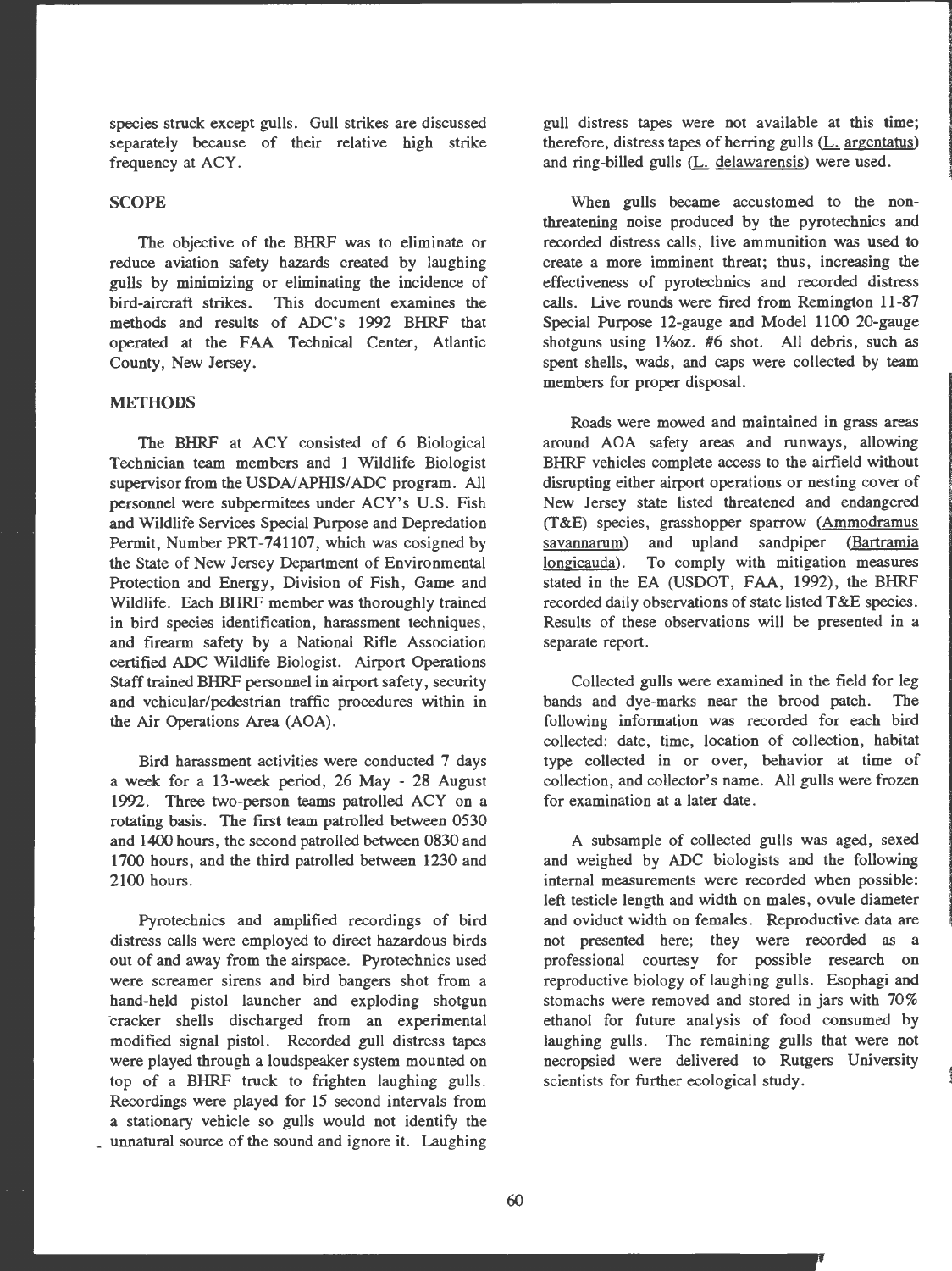### **RESULTS**

In 1992, there were *5* bird strikes reported at ACY involving gulls and 16 bird strikes involving "other" species (Fig. 1). While the BHRF was operational there were 3 reported bird strikes involving gulls and 12 strikes involving "other" species at ACY (Fig. 2). There were no runway closures for the entire year of 1992 due to bird activities (Fig. 3).

Bird Hazard Reduction Force activities were conducted for 95 days for a total of 2,949 personhours. An additional 246 person-hours were spent training personnel and 111 person-hours were spent necropsying collected specimens. As a result of BHRF harassment activities, 1,165 laughing gulls, 2 herring gulls, 3 American crows and 2 European starlings were collected. The number of laughing gulls collected each week is generally similar for both 1991 and 1992 (Fig. 4).



- In 1991, 2 of the 5 gulls struck occurred prior to Bird Hazard Reduction Force operations.
- \*\* 1n 1992, 2 of the 5 gulls struck occurred prior to Bird Hazard Reduction Force operations
- # Other species include kestrels, merlins, meadow larks, swallows, sparrows, mourning doves, great blue herons, bats and Canada geese.

Fig. 1. Number of annual bird/aircraft strikes at the Federal Aviation Administration Technical Center, Atlantic City \_ International Airport, Atlantic County , New Jersey, 1990-1992.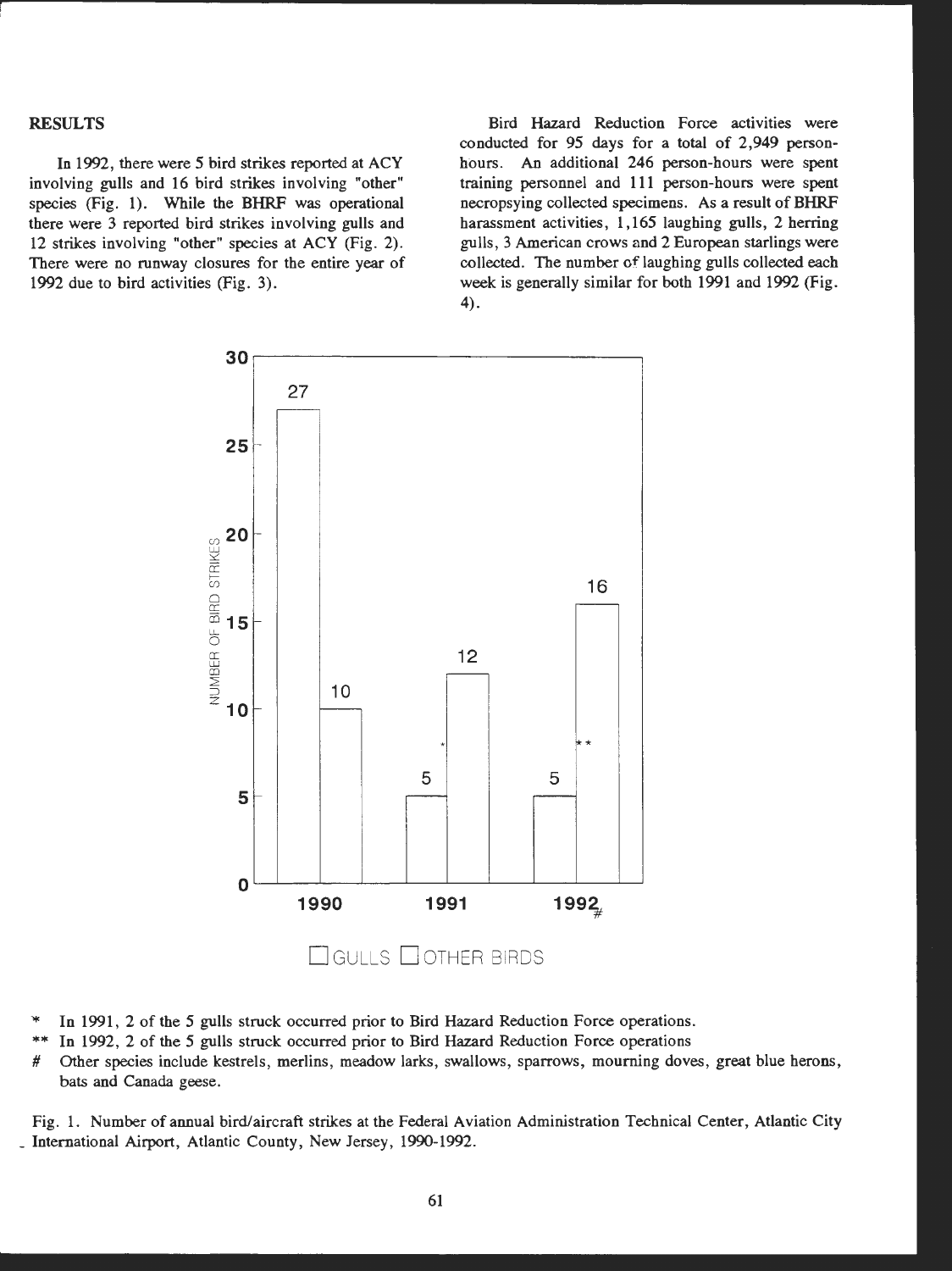



- \* Prior to Bird Hazard Reduction Force.
- \*\* Bird Hazard Reduction Force in operation 6/24/91 - 8/31/91.
- \*\*\*Bird Hazard Reduction Force in operation 5/26/92- 8/28/92.
	- # Other species include kestrels, merlins, meadow larks, swallows, sparrows, mourning doves, great blue herons, bats and Canada geese.

Fig. 2. Number of bird/aircraft strikes during June, July and August at the Federal Aviation Administration Technical Center, Atlantic City International Airport, Atlantic County, New Jersey, 1990-1992.

\* Runway closure occurred prior to Bird Hazard Reduction Force operations.

Fig. 3. Number of runway closures due to bird activity by year at the Federal Aviation Administration Technical Center, Atlantic City International Airport, Atlantic County, New Jersey, 1990-1992.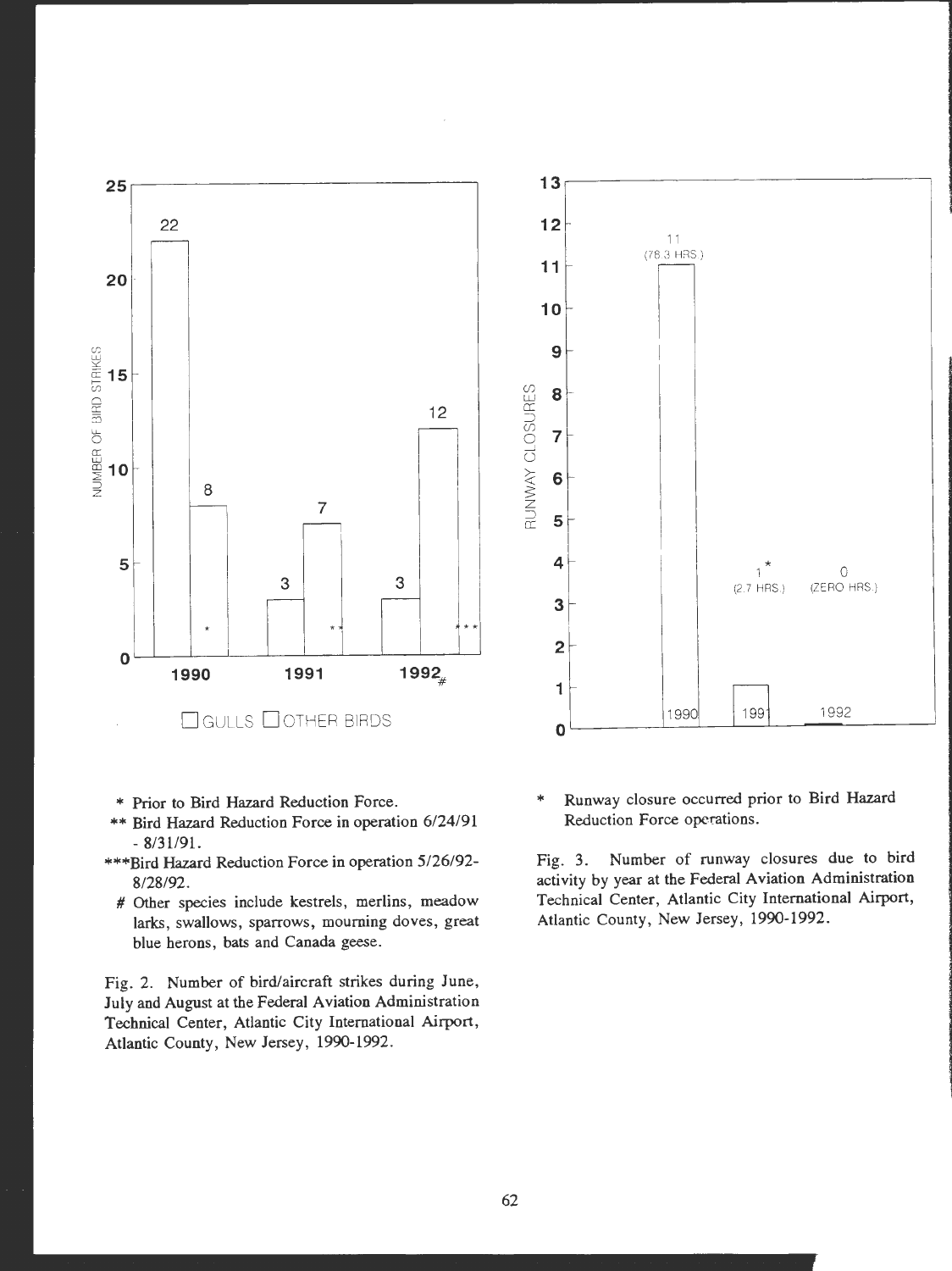

Fig. 4. Number of laughing gulls collected per week at the Atlantic City International Airport, Federal Aviation Administration Technical Center, Atlantic County, New Jersey. Bars indicate hatching and fledgling periods of the laughing gull colony located approximately 20km East of the airport. 1991-1992.



Fig. 5. Number of bird strikes per month involving bird species other than laughing gulls at the Atlantic City International Airport, Federal Aviation Administration Technical Center, Atlantic County, New Jersey, 1991-1992.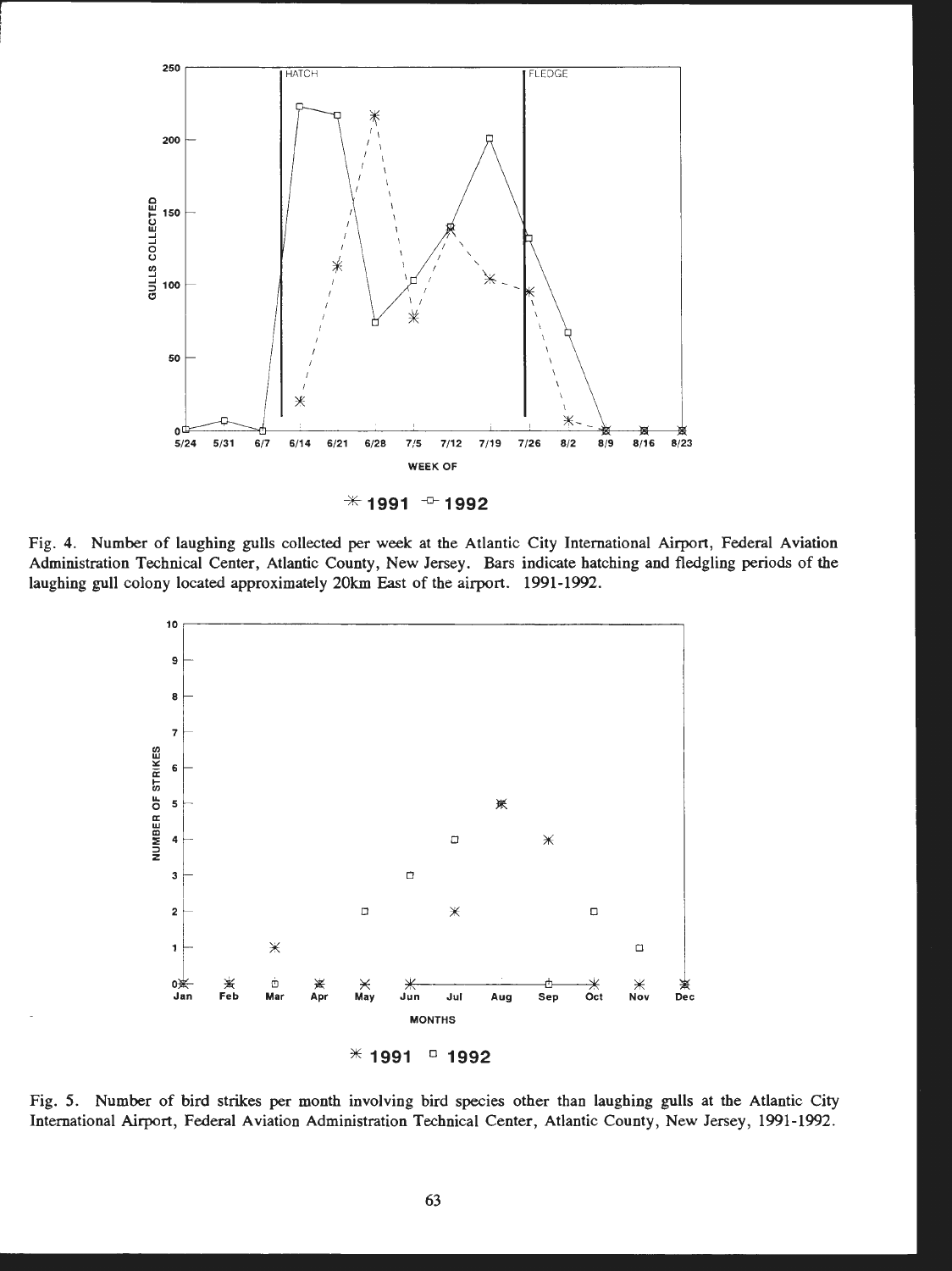ADC-biologists necropsied 518 laughing gulls, of which 490 were adults, 26 were sub-adults, and 2 were of unknown age. Sex and weights were recorded for 511 laughing gulls,  $64\%$  were males (n = 328) and 36% were females  $(n=183)$ . The observed sex ratio  $(1.6$ males: 1.0 females) was significantly different  $(X^2=44.3, P<0.01, 1df)$  from the expected (1:1). Mean weights  $(\pm 1$  SD) for the 511 gulls sexed were 314.54g ( $\pm$ 28.65). Mean weights ( $\pm$ 1 SD) for males and females were  $327.10g$  ( $\pm 23.47$ ) and  $291.34g$  $(+21.17)$  respectively.

Five laughing gulls with U.S. Fish and Wildlife Service leg bands were collected by the BHRF at ACY in 1992. Eleven laughing gulls that were dyed pink by Rutgers University researchers were also collected.

Approximate numbers of rounds for the following equipment were expended: 4,400 screamer sirens, 2,100 bird bangers, 2,325 exploding shotgun shells, **4,000** 12-gauge live rounds, and 275 20-gauge live rounds.

#### **DISCUSSION**

Intense dawn to dusk gull harassment activities in June, July and August of 1992 resulted in an 86% reduction in the number of gull strikes  $(n=3)$  during the summer months compared to 1990  $(n=22)$  when there was no BHRF. Gull strikes during BHRF operations in 1992  $(n=3)$  were identical to strikes during BHRF operations in 1991  $(n=3)$ .

Two gull strikes occurred before the 1992 BHRF operations began: 12 March and 25 May. The gull strike on 25 May, the day before the 1992 BHRF began operations, involved a Boeing 727 which collided with 14 laughing gulls. The date of this strike should be noted when planning future BHRF operation starting dates.

The number of bird strikes involving "other" birds increased in 1992 compared with the two previous years (Fig. 2). Current harassment techniques are less effective on these species. addressed by integrating control techniques such as habitat manipulation, food alteration, exclusion, harassment, etc.

The noted increase in "oiher" bird strikes may be the result of increased awareness and proficiency in bird strike search and recovery techniques and a more consistent reporting procedure by BHRF members and ACT-6 Operations Officers. Members of the BHRF performed several daily inspections along runways and taxiways to look for evidence of bird strikes. In addition. ACT-6 Operations Officers were made aware of the necessity to report all strikes to FAA and ADC biologists.

The majority of "other" bird strikes have occurred during summer and early fall months (Fig. 5) and involved bird species that are summer residents. Swallows (Hirundinidae spp.) account for the majority of strikes that occur during mid-July and August. During this time, swallows have been known to gather in large numbers prior to migration departure (Bent 1942), thereby increasing the bird/aircraft strike possibility .

There were 11 runway closures in 1990 for a total of 78.3 hours. In 1991, there was 1 closure on 20 June, for 2.7 hours, three days before the Emergency/Experimental BHRF started operations. Because the 1992 BHRF started operations 4 weeks earlier than the 1991 Emergency/Experimental BHRF, the number of runway closures due to hazardous bird activities was eliminated in 1992 compared to the previous two years.

Prior to the induction of the BHRF activities in 1991, laughing gulls were able to utilize the airport for loafing and feeding without being disturbed. Once chicks in the gull colony hatched, adults increase their foraging activities, inundating the airfield. Starting the BHRF the last week of May enables the team to harass laughing gulls before they become accustom to utilizing the airfield. By harassing the gulls early, the BHRF breaks their affinity to the airfield prior to chick hatching.

The number of laughing gulls collected each week for 1991 and 1992 (Fig. 4) cannot be statistically compared because gulls were not collected in a standardized manner. The purpose of shooting gulls is to reinforce pyrotechnic harassment, not as a population control or research method. However, the dramatic increase of laughing gulls collected in mid-June indicates when laughing gulls begin to utilize ACY in large numbers. This observance coincides with the period of chick hatch at the nearest laughing gull colony (Dosch 1992) and the emergence of beetles at ACY (USDA 1993). Evidence suggests that locally nesting laughing gulls are foraging for food at ACY to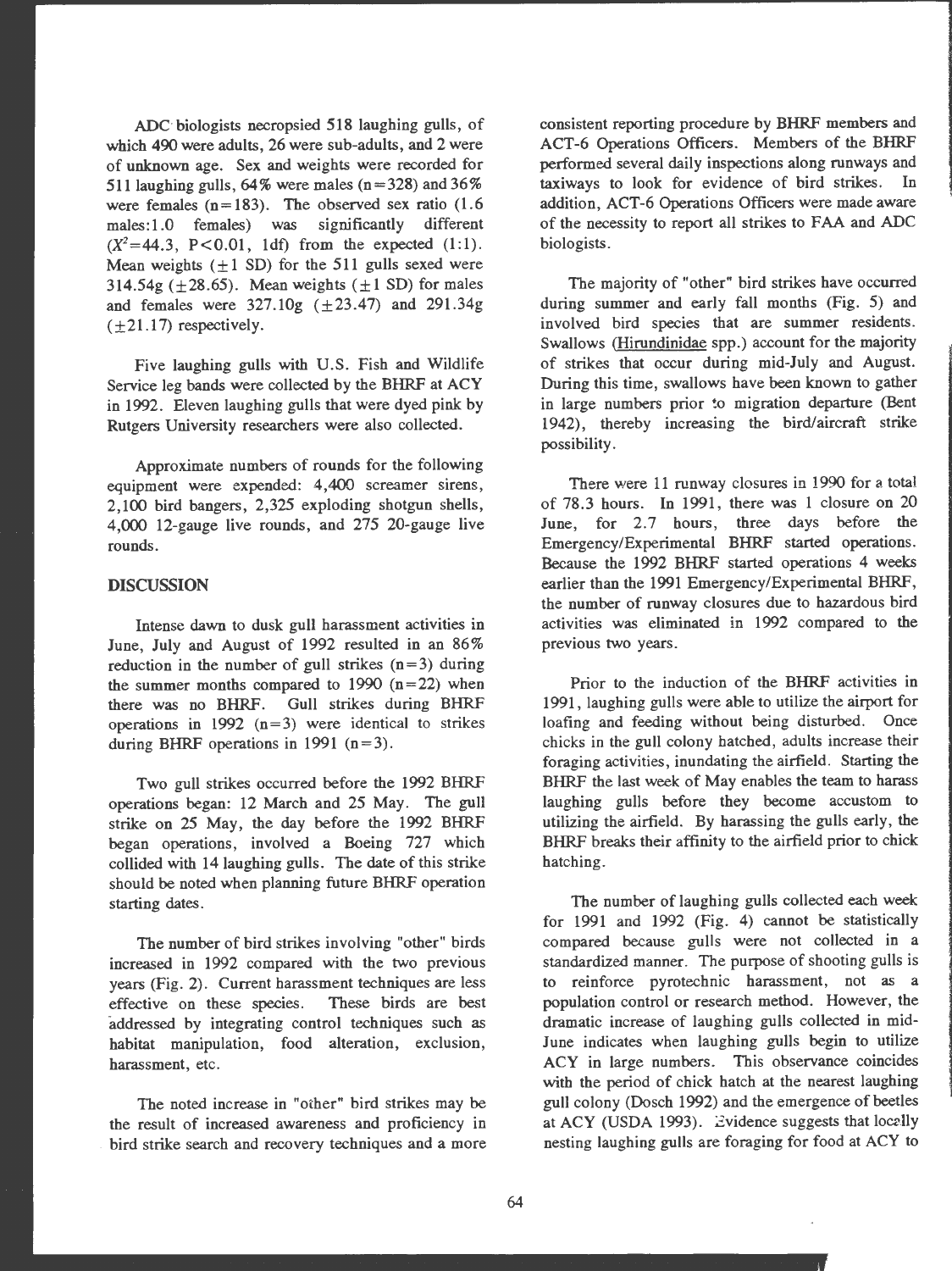feed their young. Research currently being conducted by Rutgers University is designed to address the relationship between breeding gulls and their use of ACY habitats. The drop in numbers of laughing gulls collected in early August coincides with fledglings leaving the nest (Dosch 1992).

Laughing gull interspecific response to other gull species distress tapes was not as expected. Instead of frightening the laughing gulls from the airfield, they would concentrate into a flock and seek out the distressed gull. These concentrated gulls were then easily harassed from the airfield with pyrotechnics. BHRF observations indicated that if distress tapes were <sup>p</sup>layed more than twice to a individual group of gulls, they would cease to respond.

Most of the laughing gulls shot at ACY were adults. The sex ratio of laughing gulls collected was skewed toward males, which may suggest a skewed male:female ratio in the laughing gull population, a large number of nonbreeding males, a differential parental role, a difference in the foraging distance traveled by males and females or some other biological factor.

The average weight of combined sexes for laughing gulls collected at ACY in 1992 was similar to results from the 1991 data and was within the range of documented weights (Hartman 1946, 1961; Schreiber and Schreiber 1979). Comparison weights for males and females were not available at this time.

Biological data from the *5* banded laughing gulls collected by the BHRF were sent to the Office of Migratory Bird Management, Bird Banding Laboratory, Laurel, Maryland. Banding data indicated all of the gulls were banded as chicks near Barnegat Light, New Jersey. One was banded in 1986, another in 1987 and three were banded in 1988.

Researchers from Rutgers University dye-marked an estimated 1,956 laughing gulls between 23 May and 13 June 1992 at a nesting colony at Edwin B. Forsythe National Wildlife Refuge, Oceanville, New Jersey, 20 km E of ACY (Dosch 1992). The BHRF collected 11 dye-marked laughing gulls between 21 June and 21 July 1992 and delivered them to Rutgers University biologists for further study. This represents < 1.0% of the total laughing gulls collected at ACY in 1992 and represents 0.5% of the population marked at the

nesting colony. Similar results of marked laughing gulls were obtained in 1991 (USDA 1992).

# **CONCLUSIONS**

Bird Hazard Reduction Force activities significantly reduced the number of bird strikes with aircraft and the number of runway closures at ACY compared to years prior to BHRF activities. However , bird strikes still occur. A strike involving one bird has the potential to disable an aircraft if struck in a vital area such as an engine. Gregarious birds pose a greater threat of hitting vital areas on aircraft than do solitary birds, as demonstrated by the 14 laughing gulls killed by one strike.

Starting the BHRF in mid-May allowed sufficient time for the team to receive adequate training and familiarization with airport operations prior to the arrival of laughing gulls. This also allowed the **BHRF**  to harass laughing gulls before an affinity to the airport could become established and adults inundate the airfield.

The success of the BHRF is attributed to the dedicated biologists that comprised the team and techniques they employed. ADC Wildlife Biologists are trained in the knowledge of wildlife management, identifying target and non-target species, and implementing management techniques. The ADC program has a long history of assisting airport managers with wildlife problems and current techniques employed are based on the best scientific information available which has been proven effective in airport environments.

### **RECOMMENDATIONS**

Bird Hazard Reduction Force operations should continue at ACY until a long term solution to the laughing gull infestation has been found. Until such time, the following recommendations should be followed:

-Continue to use USDA/APHIS/ADC biologists. They are informed and trained in current scientific bird harassment techniques.

-Continue increased coordination between BHRF and ACT-6 during periods of high bird activity. This will allow ACT-6 Operations Officers to assist the BHRF